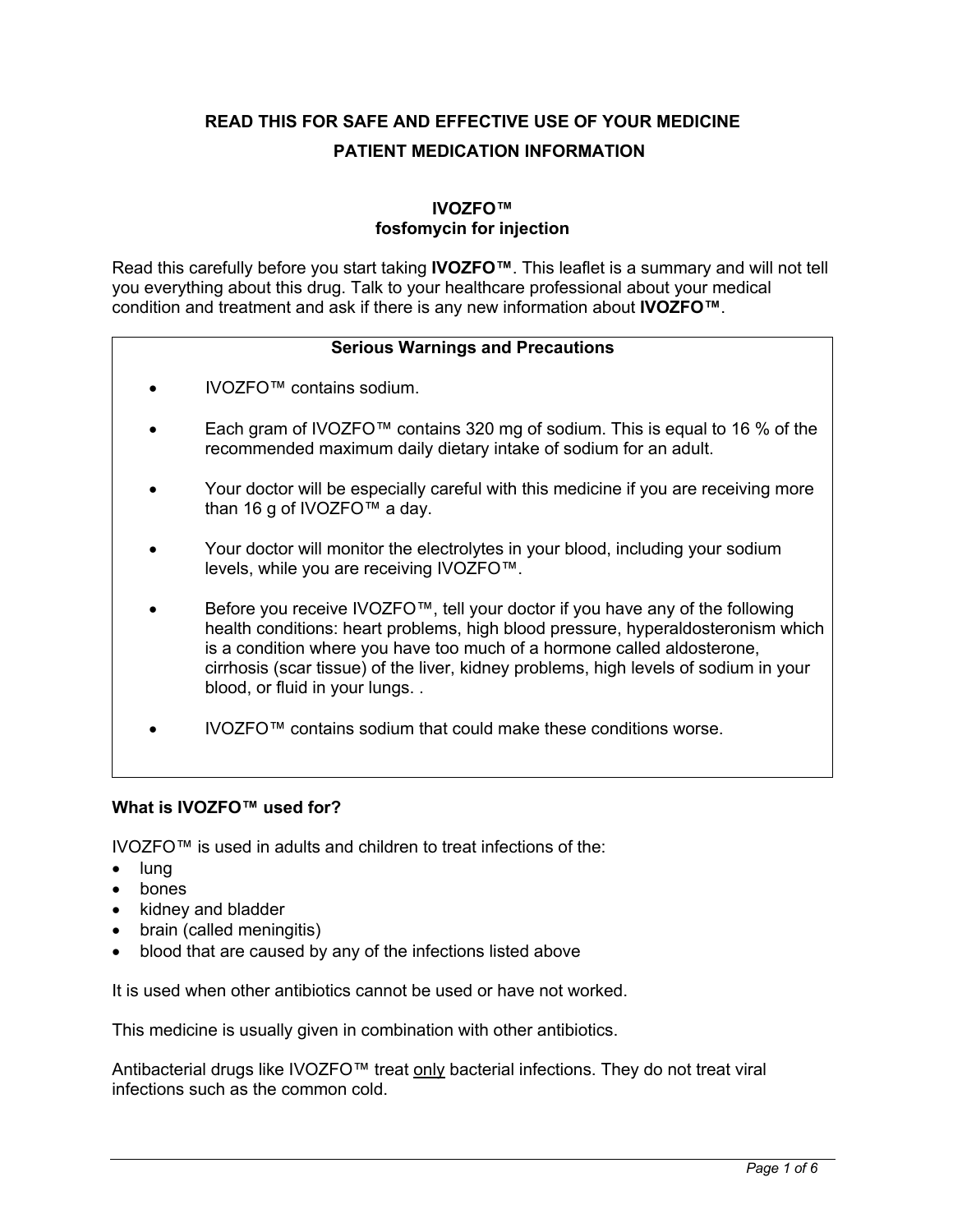### **How does IVOZFO™ work?**

IVOZFO™ belongs to a group of medicines called antibiotics. It works by killing a type of germ called bacteria that causes serious infections.

#### **What are the ingredients in IVOZFO™?**

Medicinal ingredients: fosfomycin sodium Non-medicinal ingredients: succinic acid

IVOZFO™ does not contain any preservatives.

#### **IVOZFO™ comes in the following dosage forms:**

As a powder for solution. It comes in vials containing 2g, 4 g or 8 g fosfomycin (as fosfomycin sodium).

#### **Do not use IVOZFO™ if you are:**

- allergic to fosfomycin
- allergic to succinic acid, which is the non-medicinal ingredient in IVOZFO**™**
- allergic to any part of the container

**To help avoid side effects and ensure proper use, talk to your healthcare professional before you take IVOZFO™. Talk about any health conditions or problems you may have, including if you:** 

- have heart problems
- have high blood pressure
- have hyperaldosteronism which is a condition where you have too much of a hormone called aldosterone
- high levels of sodium in your blood
- have too much fluid in your lungs which is a condition called pulmonary edema
- have kidney problems since your doctor may need to change the dose you receive
- have cirrhosis (scar tissue) of the liver
- are pregnant or thinking of becoming pregnant
- are breastfeeding or are planning to breastfeed

#### **Other warnings you should know about:**

#### *Pregnancy and breastfeeding*

If you are pregnant or breastfeeding, think you may be pregnant or are planning to have a baby, ask your doctor or pharmacist for advice before you receive this medicine. If you are pregnant, IVOZFO™ may pass to your baby in the womb. It may also pass to your baby through your breast milk. If you are pregnant or breastfeeding your doctor will decide if you can receive this medicine.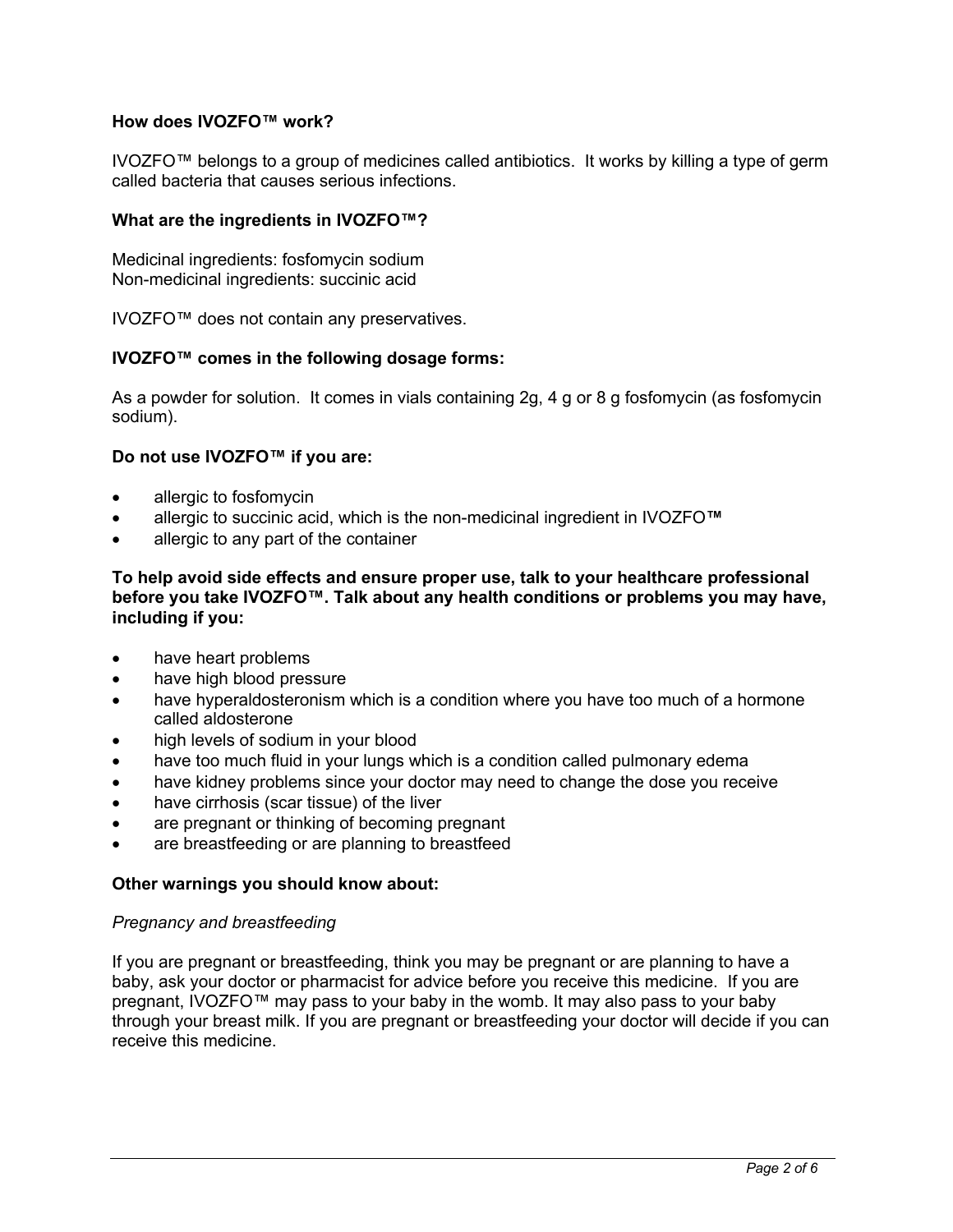### *Sodium content*

Each gram of IVOZFO contains 320 mg sodium (salt). This is equal to 16 % of the recommended maximum daily dietary intake of sodium for an adult. Your doctor will monitor the electrolytes in your blood, including your sodium levels, while you are receiving IVOZFO™. You should be on a low sodium diet while you are receiving IVOZFO™.

#### **Tell your healthcare professional about all the medicines you take, including any drugs, vitamins, minerals, natural supplements or alternative medicines.**

#### **How to take IVOZFO™:**

- IVOZFO™ will be given to you by a healthcare professional.
- Your healthcare professional will reconstitute and further dilute IVOZFO™ before giving it to you.
- It is usually given 2, 3 or 4 times a day.
- It will be infused directly into your vein.
- $\bullet$  It will be infused over a period of 15 60 minutes, depending on the dose you are given.
- If you are at risk for low levels of potassium in your blood, the infusion might take up to 4 hours.
- Follow all instructions given to you by your healthcare professional.

#### **Usual dose:**

- Your doctor will decide how much IVOZFO™ you will be given and how often and for how long you will receive it.
- The dose you are given will depend on the type and severity of your infection.
- If you have kidney problems or require dialysis, your dose may be reduced.
- For children, the dose they are given depends on their weight and age.

#### **Overdose:**

If you think you have been given too much IVOZFO™, contact your healthcare professional, hospital emergency department or regional poison control centre immediately, even if there are no symptoms.

### **Missed Dose:**

IVOZFO™ is administered by a healthcare professional. If you suspect a missed dose, talk to your healthcare professional.

#### **What are possible side effects from using IVOZFO™?**

These are not all the possible side effects you may feel when taking IVOZFO™. If you experience any side effects not listed here, contact your healthcare professional.

Side effects may include:

• Nausea, retching, vomiting, stomach ache or mild diarrhea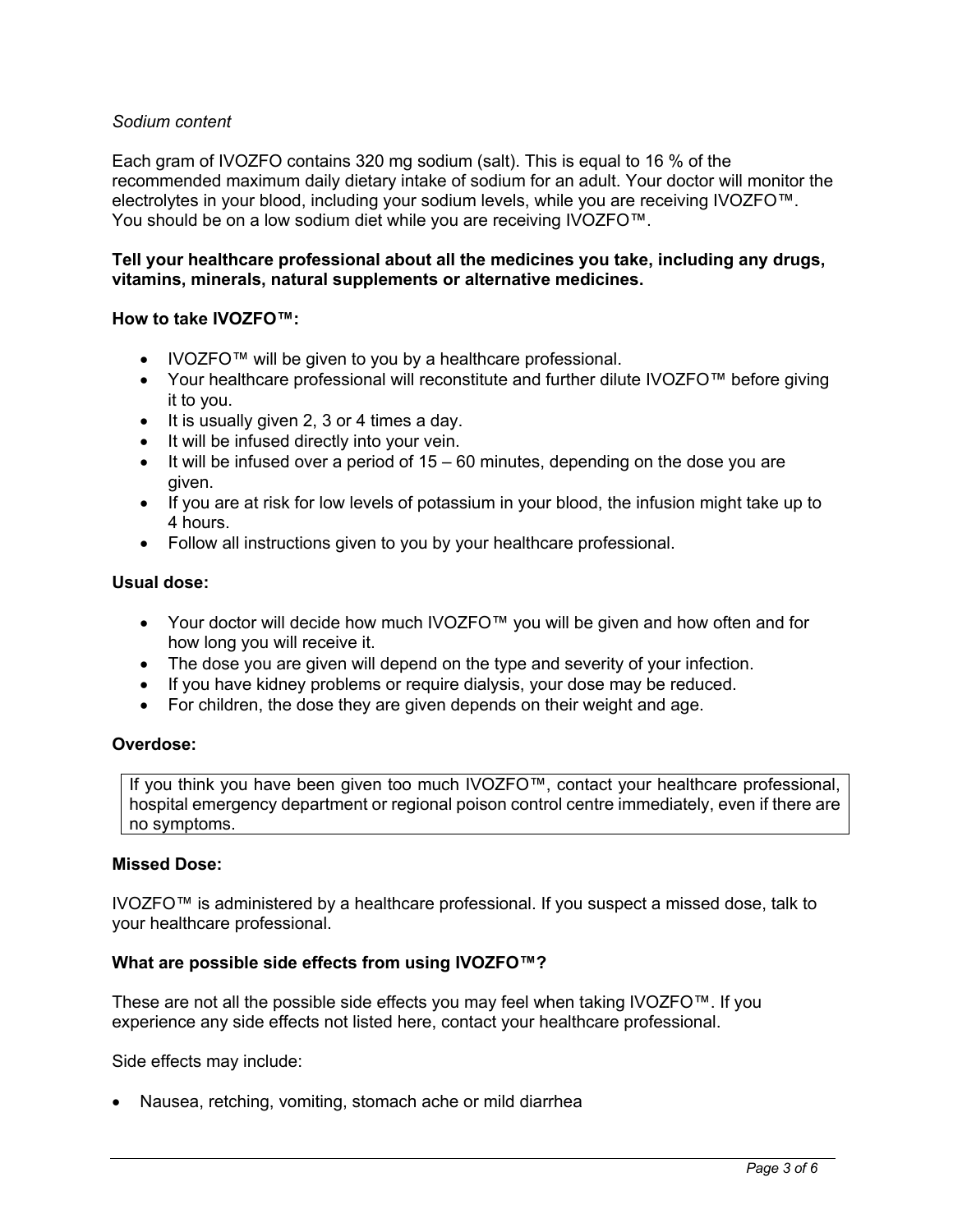- Taste disturbances
- Shortness of breath
- Rash
- Decreased appetite
- Headache
- Feeling of dizziness or a "spinning" sensation
- Tiredness
- Confusion
- Swelling due to fluid retention (edema)
- Visual impairment

| Serious side effects and what to do about them                                                                                                                                                                                    |                                      |              |                                   |  |  |
|-----------------------------------------------------------------------------------------------------------------------------------------------------------------------------------------------------------------------------------|--------------------------------------|--------------|-----------------------------------|--|--|
| Symptom / effect                                                                                                                                                                                                                  | Talk to your healthcare professional |              | Stop taking drug                  |  |  |
|                                                                                                                                                                                                                                   | Only if severe                       | In all cases | and get immediate<br>medical help |  |  |
| <b>COMMON</b>                                                                                                                                                                                                                     |                                      |              |                                   |  |  |
| Hypokalemia (low level of<br>potassium in the blood):<br>constipation, confusion,<br>cramping, feeling of skipped<br>heartbeat or palpitations,<br>fatigue, trouble breathing,<br>muscle weakness, muscle<br>spasms or twitching. |                                      | V            |                                   |  |  |
| Hypernatremia (high level of<br>sodium in the blood): coma,<br>confusion, thirst, muscle<br>twitches, seizure.                                                                                                                    |                                      | $\sqrt{}$    |                                   |  |  |
| Pain, burning, redness or<br>swelling along the vein being<br>used for infusion of this<br>medicine                                                                                                                               |                                      | V            |                                   |  |  |
| <b>UNCOMMON</b>                                                                                                                                                                                                                   |                                      |              |                                   |  |  |
| Liver problems: abdominal<br>pain, dark urine, fatigue, light-<br>coloured stool, loss of appetite,<br>nausea, vomiting, yellowing of<br>the skin or eyes (jaundice).                                                             |                                      | $\sqrt{}$    |                                   |  |  |
| <b>RARE</b>                                                                                                                                                                                                                       |                                      |              |                                   |  |  |
| Anemia (decreased red blood<br>cells): dizziness, feeling tired<br>and weak, loss of energy, pale<br>complexion, shortness of<br>breath.                                                                                          |                                      | V            |                                   |  |  |
| Eosinophilia (increased<br>numbers of certain white blood                                                                                                                                                                         |                                      | $\sqrt{}$    |                                   |  |  |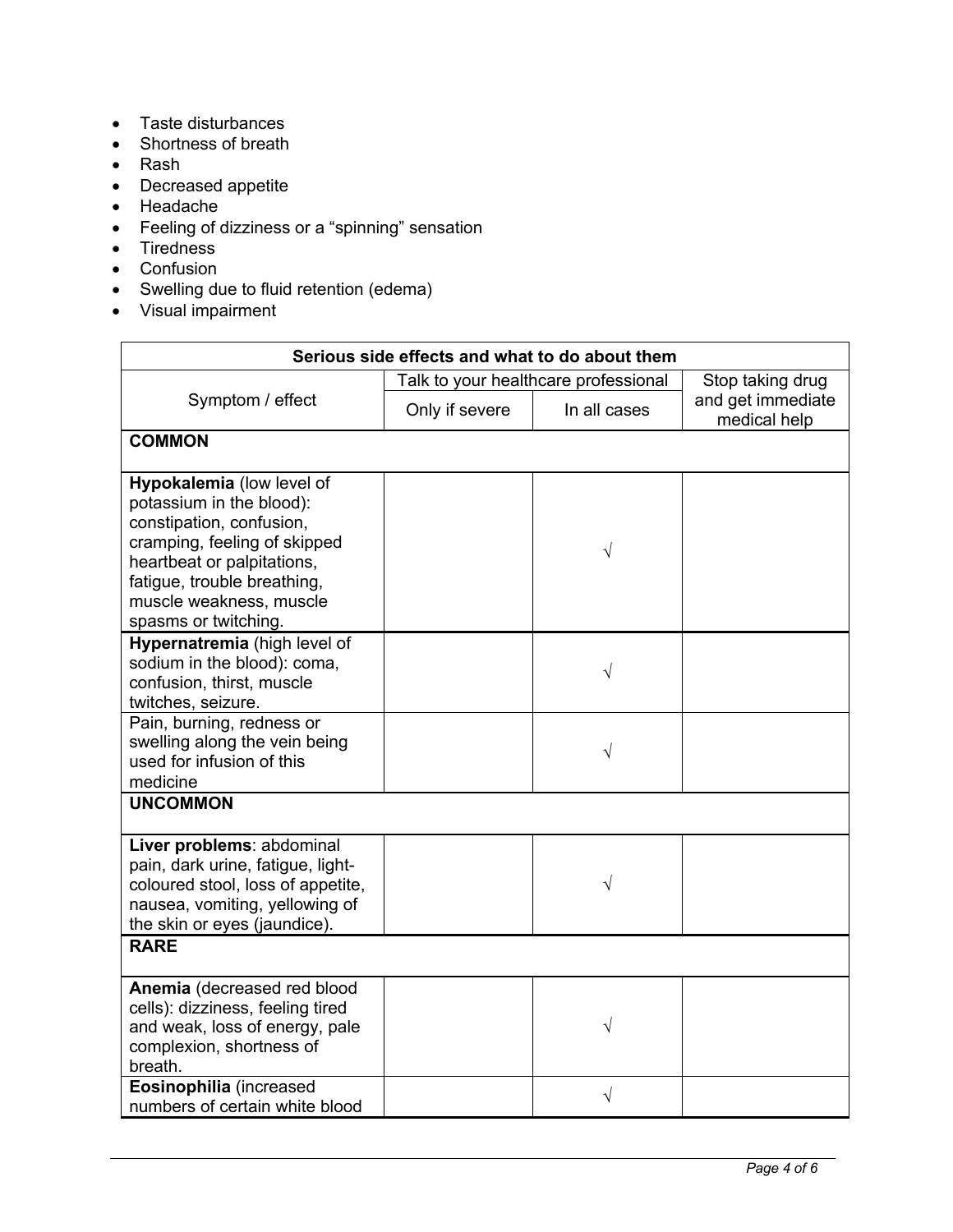| cells): abdominal pain, rash,<br>weight loss, wheezing.                                                                                                     |   |  |
|-------------------------------------------------------------------------------------------------------------------------------------------------------------|---|--|
| <b>VERY RARE</b>                                                                                                                                            |   |  |
| <b>Allergic reaction: difficulty</b><br>breathing, difficulty swallowing,<br>fever, hives, itchy skin, rash,<br>swelling of your tongue, throat<br>or face. | V |  |
| <b>UNKNOWN</b>                                                                                                                                              |   |  |
| <b>Clostridium difficile colitis</b><br>(bowel inflammation):<br>abdominal pain or tenderness,<br>fever, severe diarrhea (bloody<br>or watery).             | V |  |
| Asthma attack or heart<br>failure: shortness of breath.<br>wheezing or a tight feeling in the<br>chest.                                                     | V |  |
| Tachycardia (faster heart beat)                                                                                                                             | V |  |
| Neutropenia (decreased white<br>blood cells): aches, feeling tired,<br>fever, flu-like symptoms,<br>infections.                                             | V |  |
| Thrombocytopenia (decreased<br>platelets in the blood): bleeding,<br>bruising, fatigue, weakness.                                                           | V |  |
| Hypophosphatemia (low level<br>of phosphate in the blood):<br>confusion, coma, fatigue,<br>muscle weakness.                                                 | V |  |

If you have a troublesome symptom or side effect that is not listed here or becomes bad enough to interfere with your daily activities, talk to your healthcare professional.

### **Reporting Side Effects**

You can report any suspected side effects associated with the use of health products to Health Canada by:

- Visiting the Web page on Adverse Reaction Reporting (www.canada.ca/en/healthcanada/services/drugs-health-products/medeffect-canada/adverse-reactionreporting.html) for information on how to report online, by mail or by fax; or
- Calling toll-free at 1-866-234-2345.

*NOTE: Contact your health professional if you need information about how to manage your side effects. The Canada Vigilance Program does not provide medical advice.*